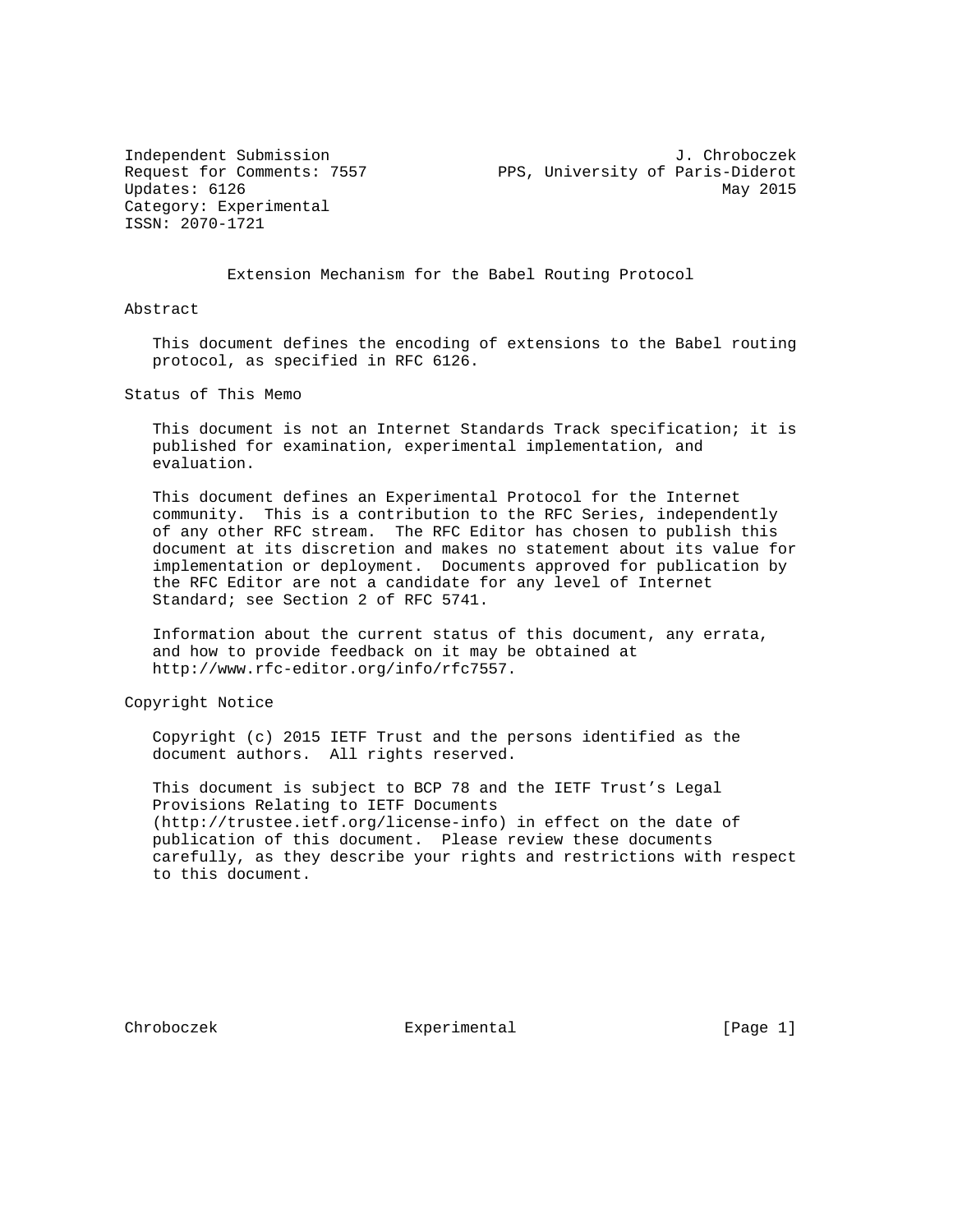Table of Contents

| Introduction<br>. The contract of the contract of the contract of the contract of the contract of the contract of the contract of the contract of the contract of the contract of the contract of the contract of the contract of the contrac     |              |
|---------------------------------------------------------------------------------------------------------------------------------------------------------------------------------------------------------------------------------------------------|--------------|
| 2.<br>Mechanisms for Extending the Babel Protocol                                                                                                                                                                                                 | २            |
| New Versions of the Babel Protocol<br>2 1                                                                                                                                                                                                         | २            |
| 2.2.<br>New TLVs                                                                                                                                                                                                                                  | 3            |
| 2.3.<br>Sub-TLVs<br>and a construction of the construction of the construction of the construction of the construction of the construction of the construction of the construction of the construction of the construction of the construction of | 4            |
| 2.4.                                                                                                                                                                                                                                              | 4            |
| 2.5.                                                                                                                                                                                                                                              | 5            |
| $\mathcal{R}_{\mathcal{A}}$                                                                                                                                                                                                                       | 5            |
| Sub-TLVs Specified in This Document<br>3.1.                                                                                                                                                                                                       | 5            |
| 3.2.                                                                                                                                                                                                                                              | 6            |
| Choosing between Extension Mechanisms<br>4.                                                                                                                                                                                                       | 6            |
| 5.                                                                                                                                                                                                                                                | 7            |
|                                                                                                                                                                                                                                                   | $\mathsf{Q}$ |
| 7 <sub>1</sub>                                                                                                                                                                                                                                    | 1 O          |
| Normative References                                                                                                                                                                                                                              | 1 O          |
| 7.2. Informative References                                                                                                                                                                                                                       | 1 O          |
|                                                                                                                                                                                                                                                   | 1 O          |
| Author's Address                                                                                                                                                                                                                                  | 11           |

1. Introduction

 A Babel packet [RFC6126] contains a header followed by a sequence of TLVs, each of which is a sequence of octets having an explicit type and length. The original Babel protocol has the following provisions for including extension data:

- o A Babel packet with a version number different from 2 MUST be silently ignored ([RFC6126], Section 4.2).
- o An unknown TLV MUST be silently ignored ([RFC6126], Section 4.3).
- o Except for Pad1 and PadN, all TLVs are self-terminating, and any extra data included in a TLV MUST be silently ignored ([RFC6126], Section 4.2).
- o The Flags field of the Update TLV contains 6 undefined bits that MUST be silently ignored ([RFC6126], Section 4.4.9).
- o Any data following the last TLV of a Babel packet MUST be silently ignored ([RFC6126], Section 4.2).

 Each of these provisions provides a place to store data needed by extensions of the Babel protocol. However, in the absence of any further conventions, independently developed extensions to the Babel protocol might make conflicting uses of the available space, and therefore lead to implementations that would fail to interoperate.

Chroboczek Experimental [Page 2]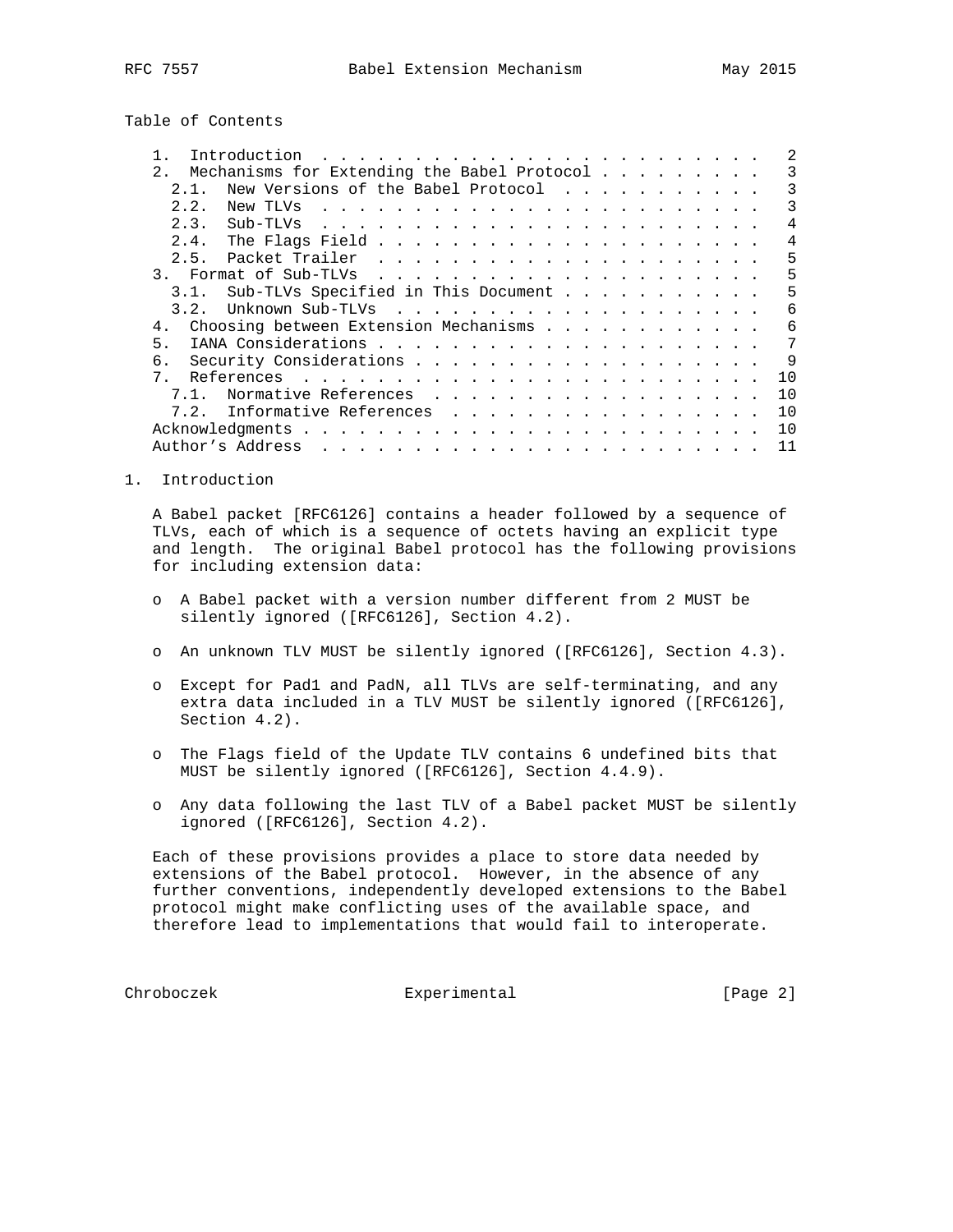This document formalises a set of rules for extending the Babel protocol that are designed to ensure that no such incompatibilities arise, and that are currently respected by a number of deployed extensions.

 In the rest of this document, we use the term "original protocol" for the protocol defined in [RFC6126], and "extended protocol" for any extension of the Babel protocol that follows the rules set out in this document.

 The key words "MUST", "MUST NOT", "REQUIRED", "SHALL", "SHALL NOT", "SHOULD", "SHOULD NOT", "RECOMMENDED", "MAY", and "OPTIONAL" in this document are to be interpreted as described in [RFC2119].

2. Mechanisms for Extending the Babel Protocol

 This section describes each of the mechanisms available for extending the Babel protocol.

2.1. New Versions of the Babel Protocol

 The header of a Babel packet contains an eight-bit protocol version. The current version of the Babel protocol is version 2; any packets containing a version number different from 2 MUST be silently ignored.

 Versions 0 and 1 were earlier experimental versions of the Babel protocol that have seen some modest deployment; these version numbers SHOULD NOT be reused by future versions of the Babel protocol. Version numbers larger than 2 might be used by a future incompatible protocol.

2.2. New TLVs

 An extension may carry its data in a new TLV type. Such new TLVs will be silently ignored by implementations of the original Babel protocol, as well as by other extended implementations of the Babel protocol, as long as the TLV types do not collide.

 All new TLVs MUST have the format defined in [RFC6126], Section 4.3. New TLVs SHOULD be self-terminating, in the sense defined in the next section, and any data found after the main data section of the TLV SHOULD be treated as a series of sub-TLVs.

 TLV types 224 through 254 are reserved for Experimental Use [RFC3692]. TLV type 255 is reserved for expansion of the TLV type space, in the unlikely event that eight bits turn out not to be enough.

Chroboczek Experimental [Page 3]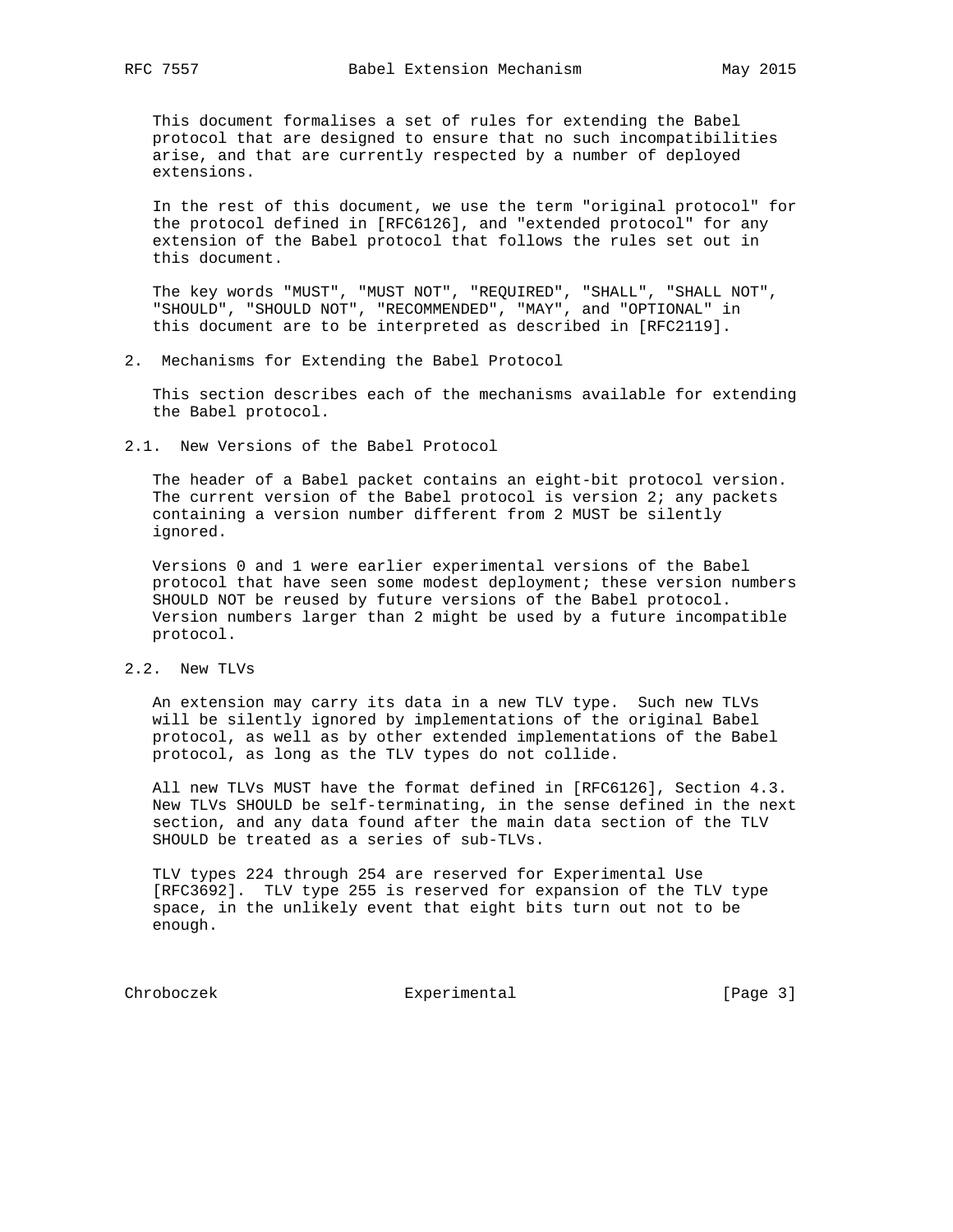## 2.3. Sub-TLVs

 With the exception of the Pad1 TLV, all Babel TLVs carry an explicit length. With the exception of Pad1 and PadN, all TLVs defined by the original protocol are self-terminating, in the sense that the length of the meaningful data that they contain (the "natural length") can be determined without reference to the explicitly encoded length. In some cases, the natural length is trivial to determine: for example, a HELLO TLV always has a natural length of 2 (4 including the Type and Length fields). In other cases, determining the natural length is not that easy, but this needs to be done anyway by an implementation that interprets the given TLV. For example, the natural length of an Update TLV depends on both the prefix length and the amount of prefix compression being performed.

 If the explicit length of a TLV defined by the original protocol is larger than its natural length, the extra space present in the TLV is silently ignored by an implementation of the original protocol; extended implementations MAY use it to store arbitrary data and SHOULD structure the additional data as a sequence of sub-TLVs. Unlike TLVs, the sub-TLVs themselves need not be self-terminating.

 An extension MAY be assigned one or more sub-TLV types. Sub-TLV types are assigned independently from TLV types: the same numeric type can be assigned to a TLV and a sub-TLV. Sub-TLV types are assigned globally: once an extension is assigned a given sub-TLV number, it MAY use this number within any TLV. However, the interpretation of a given sub-TLV type can depend on which particular TLV it is embedded within.

 Sub-TLV types 224 through 254 are reserved for Experimental Use [RFC3692]. TLV type 255 is reserved for expansion of the sub-TLV type space, in the unlikely event that eight bits turn out not to be enough. The format of sub-TLVs is defined in Section 3 below.

### 2.4. The Flags Field

 The Flags field is an eight-bit field in the Update TLV. Bits 0 and 1 (the bits with values 80 and 40 hexadecimal) are defined by the original protocol and MUST be recognised and used by every implementation. The remaining six bits are not currently used and are silently ignored by implementations of the original protocol.

 Due to the small size of the Flags field, it is NOT RECOMMENDED that one or more bits be assigned to an extension; a sub-TLV SHOULD be assigned instead. An implementation MUST ignore any bits in the Flags field that it does not know about and MUST send them as zero.

Chroboczek Experimental Experimental [Page 4]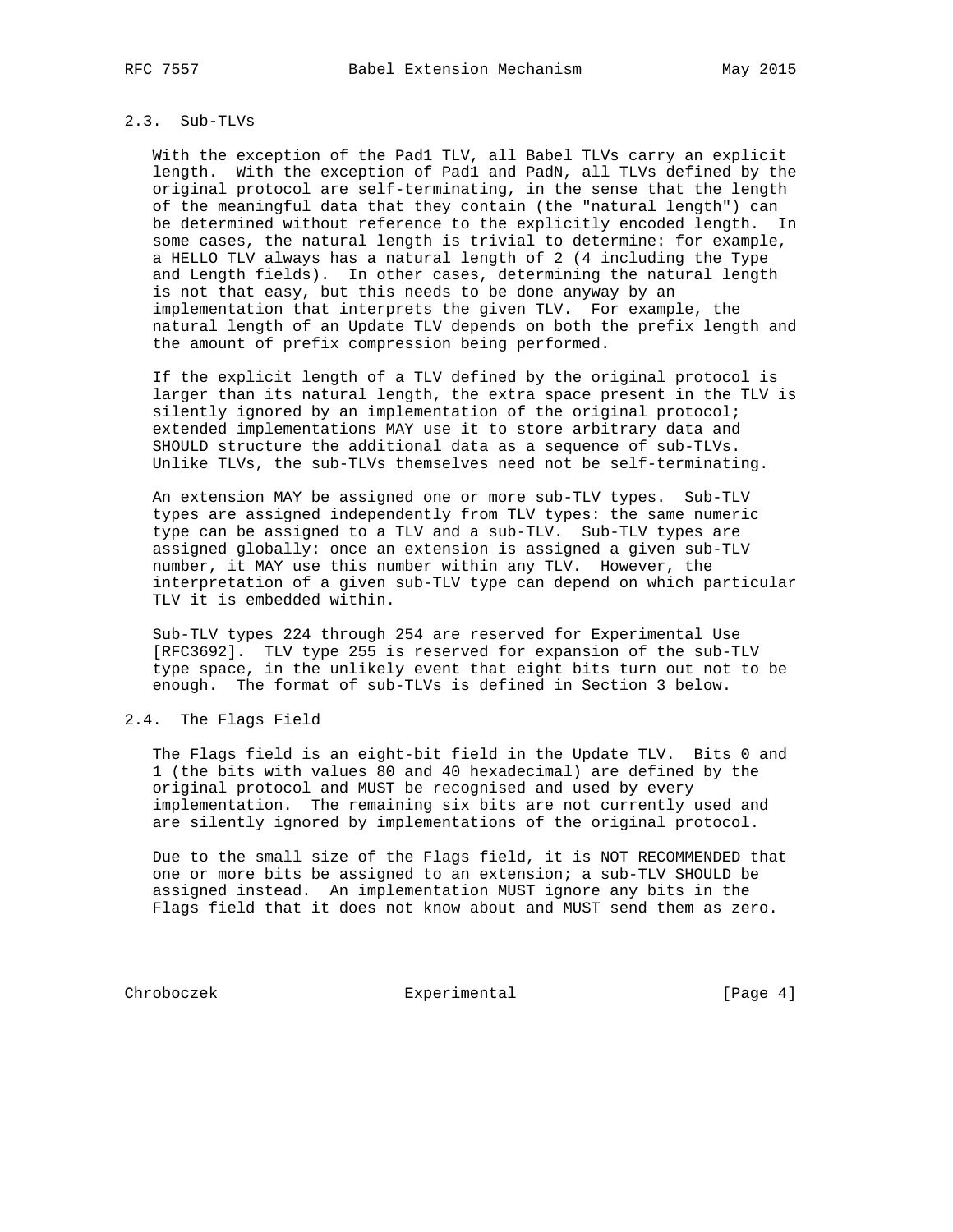## 2.5. Packet Trailer

 A Babel packet carries an explicit length in its header. A Babel packet is carried by a UDP datagram, which in turn contains an explicit length in its header. It is possible for a UDP datagram carrying a Babel packet to be larger than the size of the Babel packet. In that case, the extra space after the Babel packet, known as the packet trailer, is silently ignored by an implementation of the original protocol.

 The packet trailer was originally intended to be used as a cryptographic trailer. However, the authentication extension to Babel [RFC7298] ended up using a pair of new TLVs, and no currently deployed extension of Babel uses the packet trailer. The format and purpose of the packet trailer is therefore currently left undefined.

3. Format of Sub-TLVs

 A sub-TLV has exactly the same structure as a TLV. Except for Pad1 (Section 3.1.1), all sub-TLVs have the following structure:

0  $1$  2 3 0 1 2 3 4 5 6 7 8 9 0 1 2 3 4 5 6 7 8 9 0 1 2 3 4 5 6 7 8 9 0 1 +-+-+-+-+-+-+-+-+-+-+-+-+-+-+-+-+-+-+-+-+-+-+-+-+-+-+-+-+-+-+-+-+ | Type | Length | Body... +-+-+-+-+-+-+-+-+-+-+-+-+-+-+-+-+-+-+-+-+-+-+-+-+-

Fields:

- Type The type of the sub-TLV.
- Length The length of the body, in octets, exclusive of the Type and Length fields.
- Body The sub-TLV body, the interpretation of which depends on both the type of the sub-TLV and the type of the TLV within which it is embedded.
- 3.1. Sub-TLVs Specified in This Document

 This document defines two types of sub-TLVs, Pad1 and PadN. These two sub-TLVs MUST be correctly parsed and ignored by any extended implementation of the Babel protocol that uses sub-TLVs.

Chroboczek **Experimental** [Page 5]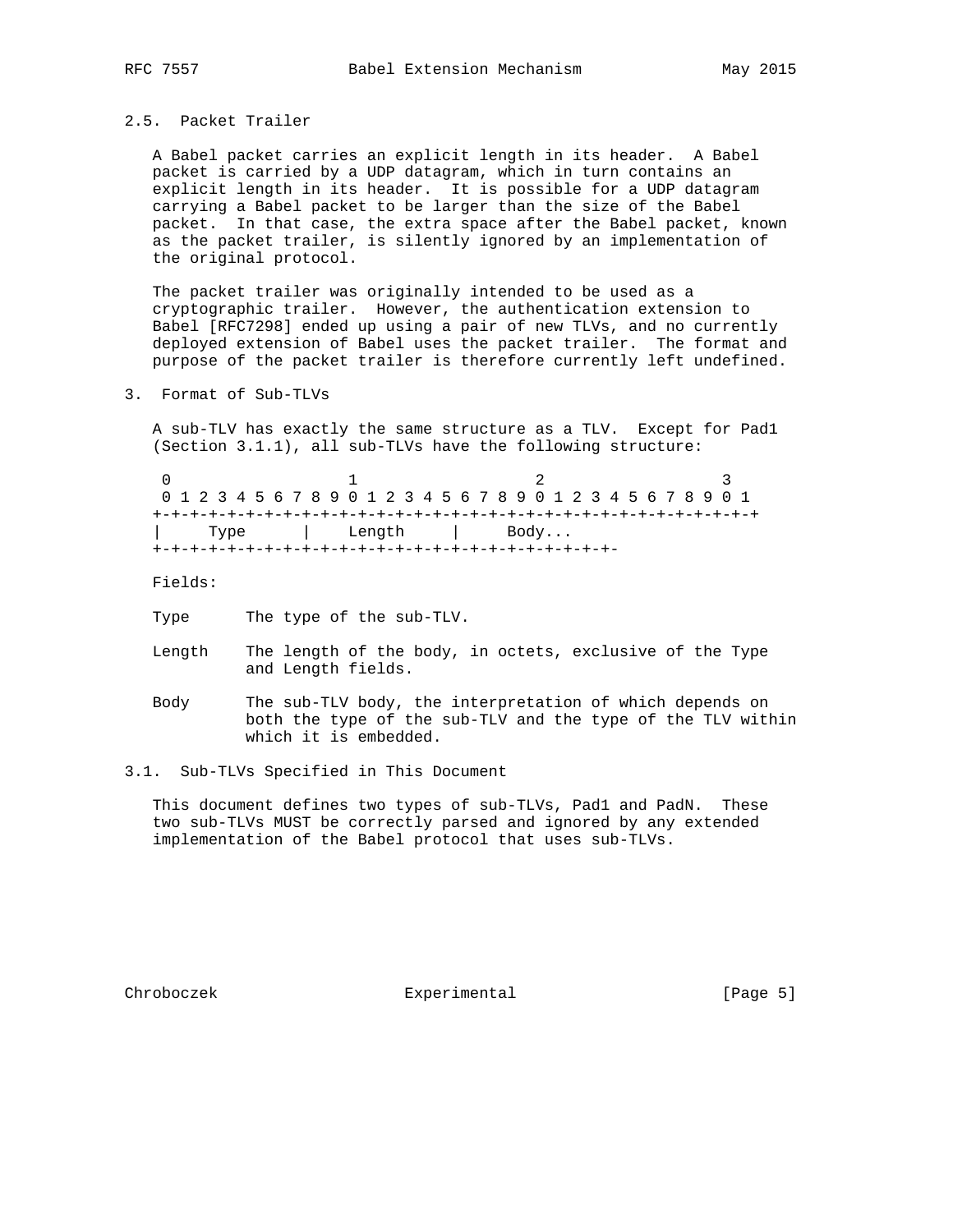3.1.1. Pad1  $\overline{0}$  0 1 2 3 4 5 6 7 +-+-+-+-+-+-+-+-+ | Type =  $0$  | +-+-+-+-+-+-+-+-+ Fields: Type Set to 0 to indicate a Pad1 sub-TLV. This sub-TLV is silently ignored on reception. 3.1.2. PadN 0  $1$  2 3 0 1 2 3 4 5 6 7 8 9 0 1 2 3 4 5 6 7 8 9 0 1 2 3 4 5 6 7 8 9 0 1 +-+-+-+-+-+-+-+-+-+-+-+-+-+-+-+-+-+-+-+-+-+-+-+-+-+-+-+-+-+-+-+-+ | Type = 1 | Length | MBZ... +-+-+-+-+-+-+-+-+-+-+-+-+-+-+-+-+-+-+-+-+-+-+-+-+- Fields: Type Set to 1 to indicate a PadN sub-TLV. Length The length of the body, in octets, exclusive of the Type and Length fields. MBZ Set to 0 on transmission. This sub-TLV is silently ignored on reception. 3.2. Unknown Sub-TLVs Any unknown sub-TLV MUST be silently ignored by an extended implementation that uses sub-TLVs. 4. Choosing between Extension Mechanisms New versions of the Babel protocol should only be defined if the new version is not backwards compatible with the original protocol. In many cases, an extension could be implemented either by defining a new TLV or by adding a new sub-TLV to an existing TLV. For example,

 an extension whose purpose is to attach additional data to route updates can be implemented either by creating a new "enriched" Update TLV or by adding a sub-TLV to the Update TLV.

Chroboczek Experimental [Page 6]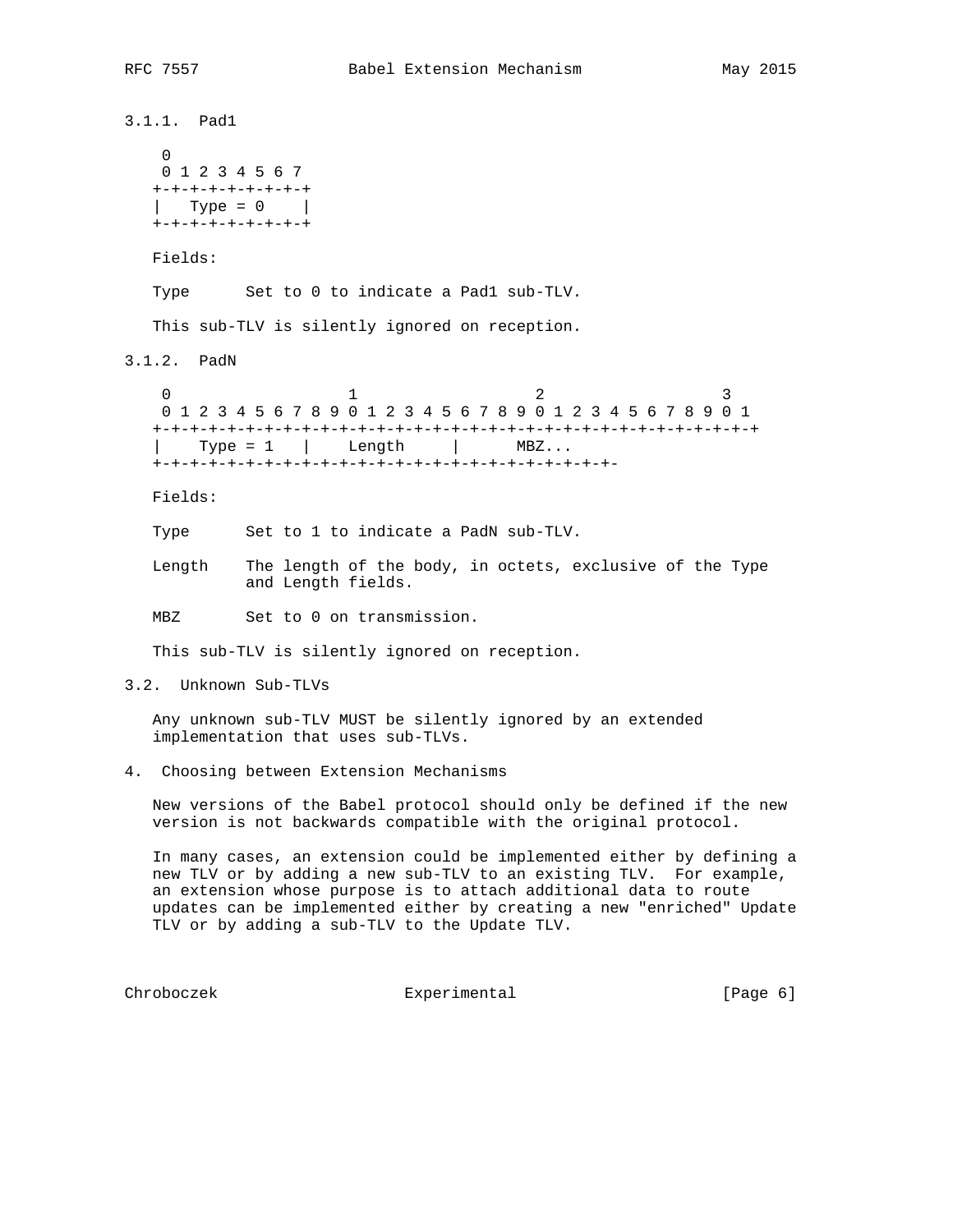The two encodings are treated differently by implementations that do not understand the extension. In the case of a new TLV, the whole unknown TLV is ignored by an implementation of the original protocol, while in the case of a new sub-TLV, the TLV is parsed and acted upon, and the unknown sub-TLV is silently ignored. Therefore, a sub-TLV should be used by extensions that extend the Update in a compatible manner (the extension data may be silently ignored), while a new TLV must be used by extensions that make incompatible extensions to the meaning of the TLV (the whole TLV must be thrown away if the extension data is not understood).

 Using a new bit in the Flags field is equivalent to defining a new sub-TLV while using less space in the Babel packet. Due to the limited Flags space, and the doubtful space savings, we do not recommend the use of bits in the Flags field -- a new sub-TLV should be used instead.

 We refrain from making any recommendations about the usage of the packet trailer due to the lack of implementation experience.

### 5. IANA Considerations

 IANA has created three new registries, called "Babel TLV Types", "Babel Sub-TLV Types", and "Babel Flags Values". The allocation policy for each of these registries is Specification Required [RFC5226].

Chroboczek **Experimental** [Page 7]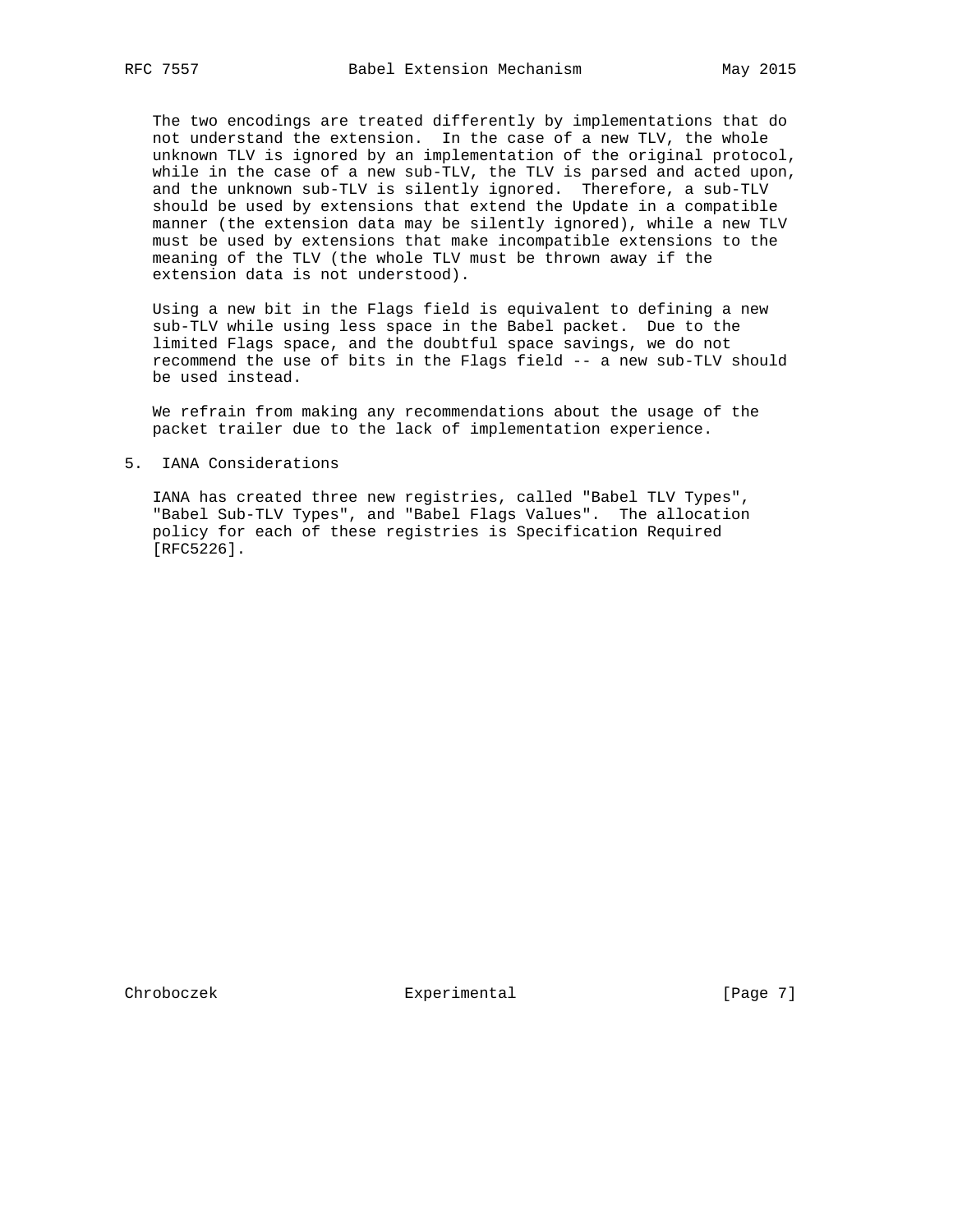| Type           | _______________<br>Name                     | Reference                      |
|----------------|---------------------------------------------|--------------------------------|
| $\Omega$       | Pad1                                        | [ $RFC6126$ ]                  |
| 1              | PadN                                        | [RFC6126]                      |
| $\overline{a}$ | Acknowledgment Request                      | [RFC6126]                      |
| 3              | Acknowledgment                              | [ $RFC6126$ ]                  |
| 4              | Hello                                       | [RFC6126]                      |
| 5              | IHU                                         | [RFC6126]                      |
| 6              | Router-Id                                   | [ $RFC6126$ ]                  |
| 7              | Next Hop                                    | [ $RFC6126$ ]                  |
| 8              | Update                                      | [ $RFC6126$ ]                  |
| 9              | Route Request                               | [ $RFC6126$ ]                  |
| 10             | Seqno Request                               | [ $RFC6126$ ]                  |
| 11             | TS/PC                                       | [RFC7298]                      |
| 12             | <b>HMAC</b>                                 | [RFC7298]                      |
| 13             | Source-specific Update                      | [BABEL-SS]                     |
| 14             | Source-specific Request                     | [BABEL-SS]                     |
| 15             | Source-specific Seqno Request               | [BABEL-SS]                     |
| $224 - 254$    | Reserved for Experimental Use               | this document                  |
| 255            | Reserved for expansion of the type<br>space | this document<br>_____________ |

The initial values in the "Babel TLV Types" registry are as follows:

Chroboczek Experimental [Page 8]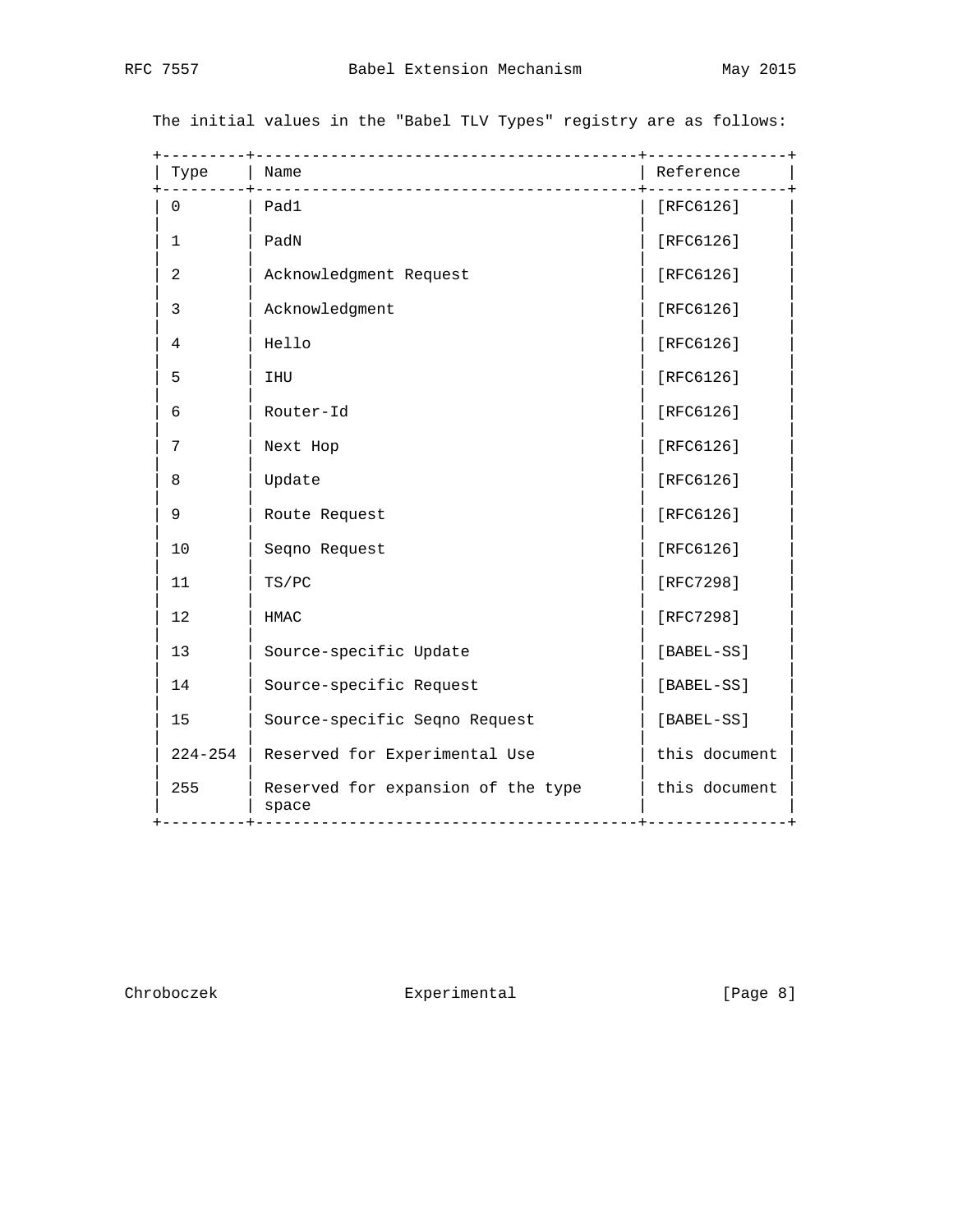The initial values in the "Babel Sub-TLV Types" registry are as follows:

| Type           | Name                                        | Reference     |
|----------------|---------------------------------------------|---------------|
| 0              | Pad1                                        | this document |
| 1              | PadN                                        | this document |
| $\overline{2}$ | Diversity                                   | [BABEL-DIV]   |
| 3              | Timestamp                                   | [BABEL-RTT]   |
| $224 - 254$    | Reserved for Experimental Use               | this document |
| 255            | Reserved for expansion of the type<br>space | this document |

 The initial values in the "Babel Flags Values" registry are as follows:

| Bit     | Name              | Reference |
|---------|-------------------|-----------|
| - 0     | Default prefix    | [RFC6126] |
|         | Default router-id | [RFC6126] |
| $2 - 7$ | Unassigned        |           |

# 6. Security Considerations

 This document specifies the structure of fields that are already present in the original Babel protocol and does not, by itself, raise any new security considerations. Specific extensions may change the security properties of the protocol, for example, by adding security mechanisms [RFC7298] or by enabling new kinds of attack.

Chroboczek Experimental [Page 9]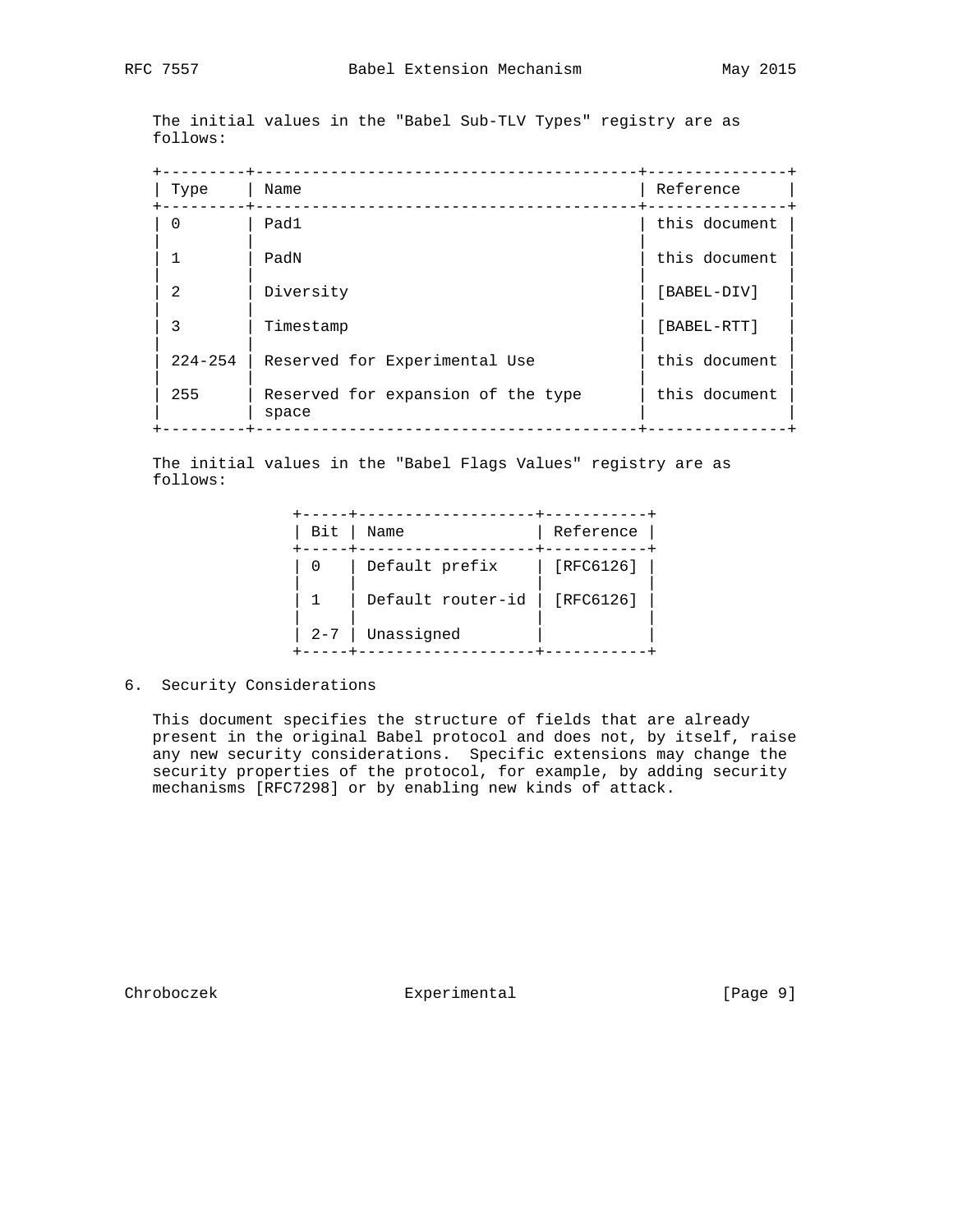- 7.1. Normative References
	- [RFC2119] Bradner, S., "Key words for use in RFCs to Indicate Requirement Levels", BCP 14, RFC 2119, DOI 10.17487/RFC2119, March 1997, <http://www.rfc-editor.org/info/rfc2119>.
	- [RFC3692] Narten, T., "Assigning Experimental and Testing Numbers Considered Useful", BCP 82, RFC 3692, DOI 10.17487/RFC3692, January 2004, <http://www.rfc-editor.org/info/rfc3692>.
	- [RFC5226] Narten, T. and H. Alvestrand, "Guidelines for Writing an IANA Considerations Section in RFCs", BCP 26, RFC 5226, DOI 10.17487/RFC5226, May 2008, <http://www.rfc-editor.org/info/rfc5226>.
	- [RFC6126] Chroboczek, J., "The Babel Routing Protocol", RFC 6126, DOI 10.17487/RFC6126, April 2011, <http://www.rfc-editor.org/info/rfc6126>.

7.2. Informative References

- [BABEL-DIV] Chroboczek, J., "Diversity Routing for the Babel Routing Protocol", Work in Progress, draft-chroboczek-babel diversity-routing-00, July 2014.
	- [BABEL-RTT] Jonglez, B. and J. Chroboczek, "Delay-based Metric Extension for the Babel Routing Protocol", Work in Progress, draft-jonglez-babel-rtt-extension-01, May 2015.
	- [BABEL-SS] Boutier, M. and J. Chroboczek, "Source-Specific Routing in Babel", Work in Progress, draft-boutier-babel source-specific-01, May 2015.
	- [RFC7298] Ovsienko, D., "Babel Hashed Message Authentication Code (HMAC) Cryptographic Authentication", RFC 7298, DOI 10.17487/RFC7298, July 2014, <http://www.rfc-editor.org/info/rfc7298>.

Chroboczek **Experimental** [Page 10]